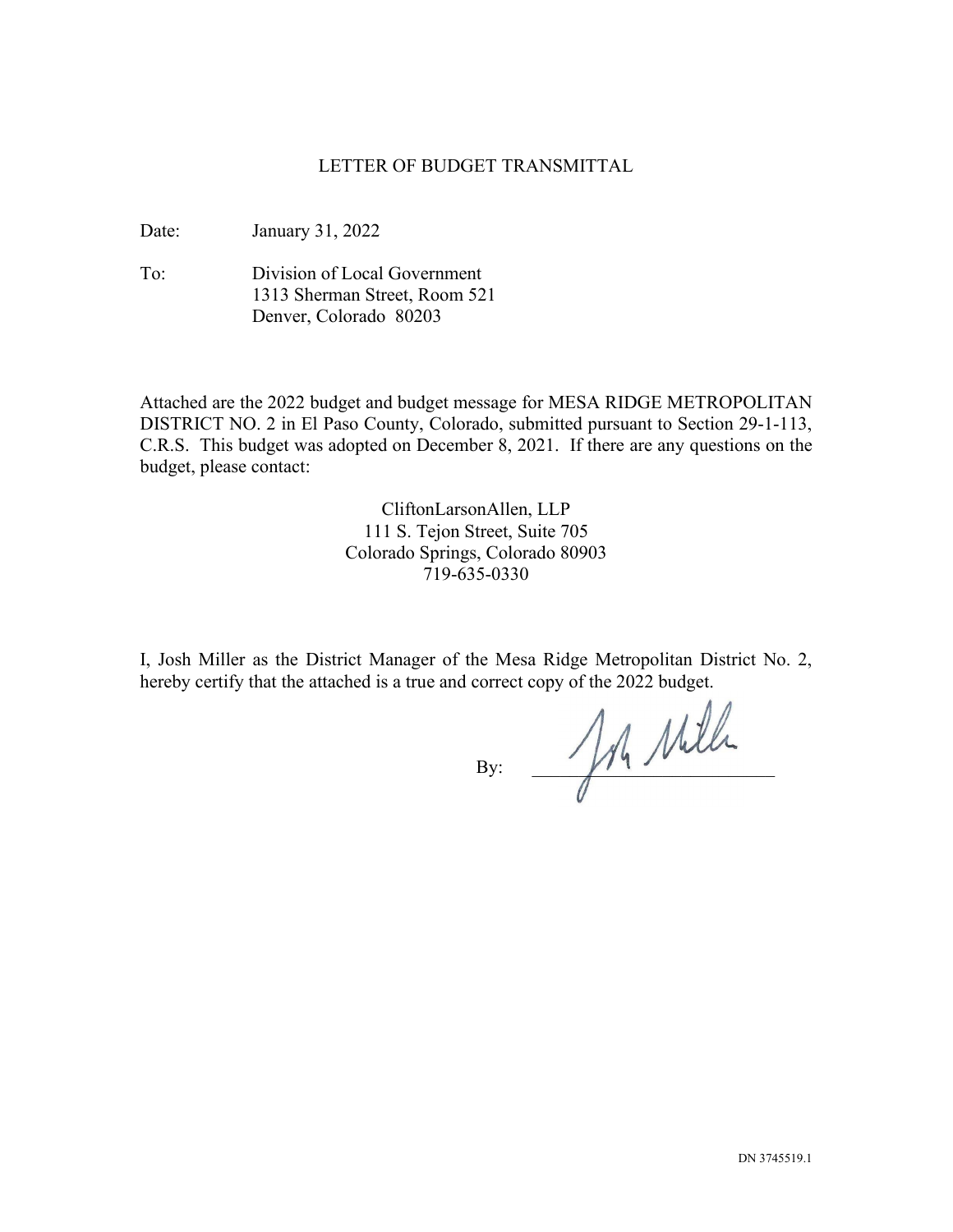## **RESOLUTION TO ADOPT 2022 BUDGET, APPROPRIATE SUMS OF MONEY, AND AUTHORIZE THE CERTIFICATION OF THE TAX LEVY MESA RIDGE METROPOLITAN DISTRICT NO. 2**

A RESOLUTION SUMMARIZING REVENUES AND EXPENDITURES FOR EACH FUND, ADOPTING A BUDGET, LEVYING GENERAL PROPERTY TAXES FOR THE YEAR 2022 TO HELP DEFRAY THE COSTS OF GOVERNMENT, AND APPROPRIATING SUMS OF MONEY TO THE VARIOUS FUNDS IN THE AMOUNTS AND FOR THE PURPOSES SET FORTH HEREIN FOR THE MESA RIDGE METROPOLITAN DISTRICT NO. 2, EL PASO COUNTY, COLORADO, FOR THE CALENDAR YEAR BEGINNING ON THE FIRST DAY OF JANUARY, 2022, AND ENDING ON THE LAST DAY OF DECEMBER, 2022,

WHEREAS, the Board of Directors of the Mesa Ridge Metropolitan District No. 2 has authorized its consultants to prepare and submit a proposed budget to said governing body at the proper time; and

WHEREAS, the proposed budget has been submitted to the Board of Directors of the District for its consideration; and

WHEREAS, upon due and proper notice, published or posted in accordance with the law, said proposed budget was available for inspection by the public at a designated public office, a public hearing was held on December 8, 2021 and interested electors were given the opportunity to file or register any objections to said proposed budget; and

WHEREAS, whatever increases may have been made in the expenditures, like increases were added to the revenues or planned to be expended from reserves or fund balances so that the budget remains in balance, as required by law; and

WHEREAS, the amount of money necessary to balance the budget for general operating purposes from property tax revenue is \$54,276; and

WHEREAS, the Board of Directors finds that it is required to temporarily lower the operating mill levy to render a refund for \$0; and

WHEREAS, the amount of money necessary to balance the budget for voter-approved bonds and interest is \$488,515; and

WHEREAS, the amount of money necessary to balance the budget for contractual obligation purposes from property tax revenue as approved by voters from property tax revenue is \$96,051; and

WHEREAS, the amount of money necessary to balance the budget for capital expenditure purposes from property tax revenue as approved by voters or at public hearing is \$0; and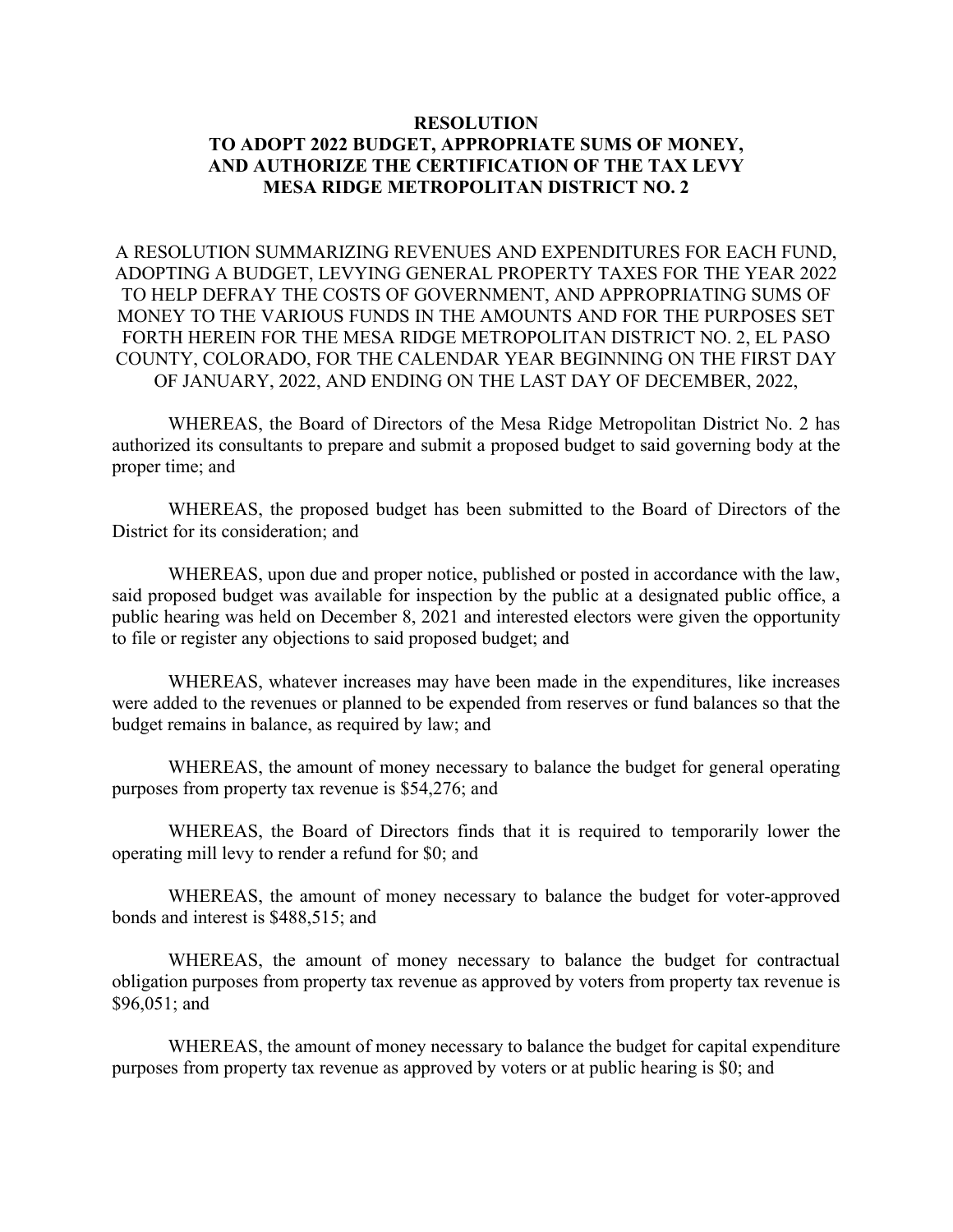WHEREAS, the amount of money necessary to balance the budget for refunds/abatements is \$0; and

WHEREAS, the 2021 valuation for assessment for the District as certified by the County Assessor of El Paso County is \$9,751,380; and

WHEREAS, at an election held on May 2, 2004, the District has eliminated the revenue and expenditure limitations imposed on governmental entities by Article X, Section 20 of the Colorado Constitution and Section 29-1-301, C.R.S., as amended.

## NOW, THEREFORE, BE IT RESOLVED BY THE BOARD OF DIRECTORS OF THE MESA RIDGE METROPOLITAN DISTRICT NO. 2 OF EL PASO COUNTY, COLORADO:

Section 1. Adoption of Budget. That the budget as submitted, and attached hereto and incorporated herein by this reference, and if amended, then as amended, is hereby approved and adopted as the budget of the Mesa Ridge Metropolitan District No. 2 for calendar year 2022.

Section 2. Budget Revenues. That the estimated revenues for each fund as more specifically set out in the budget attached hereto are accepted and approved.

Section 3. Budget Expenditures. That the estimated expenditures for each fund as more specifically set out in the budget attached hereto are accepted and approved.

Section 4. Levy of General Property Taxes. That the Board of Directors does hereby certify the levy of general property taxes for collection in 2022 as follows:

A. Levy for General Operating and Other Expenses. That for the purposes of meeting all general operating expense of the District during the 2022 budget year, there is hereby levied a tax of 5.566 mills upon each dollar of the total valuation of assessment of all taxable property within the District for the year 2021.

B. Temporary Tax Credit or Rate Reduction. That pursuant to Section 39-1- 111.5, C.R.S. for the purposes of effect of a refund for the purposes set forth in Section 20 of Article X of the Colorado Constitution, there is hereby certified a temporary property tax credit or temporary mill levy rate reduction of 0.000 mills upon each dollar of the total valuation of assessment of all taxable property within the boundaries of the District for the year 2021.

C. Levy for General Obligation Bonds and Interest. That for the purposes of meeting all debt retirement expense of the District during the 2022 budget year, as the funding requirements of the current outstanding general obligation indebtedness is detailed in the following "Certification of Tax Levies," there is hereby levied a tax of 50.097 mills upon each dollar of the total valuation for assessment of all taxable property within the District for the year 2021.

D. Levy for Contractual Obligations. That for the purposes of meeting the contractual obligation expense of the District during the 2022 budget year, as detailed in the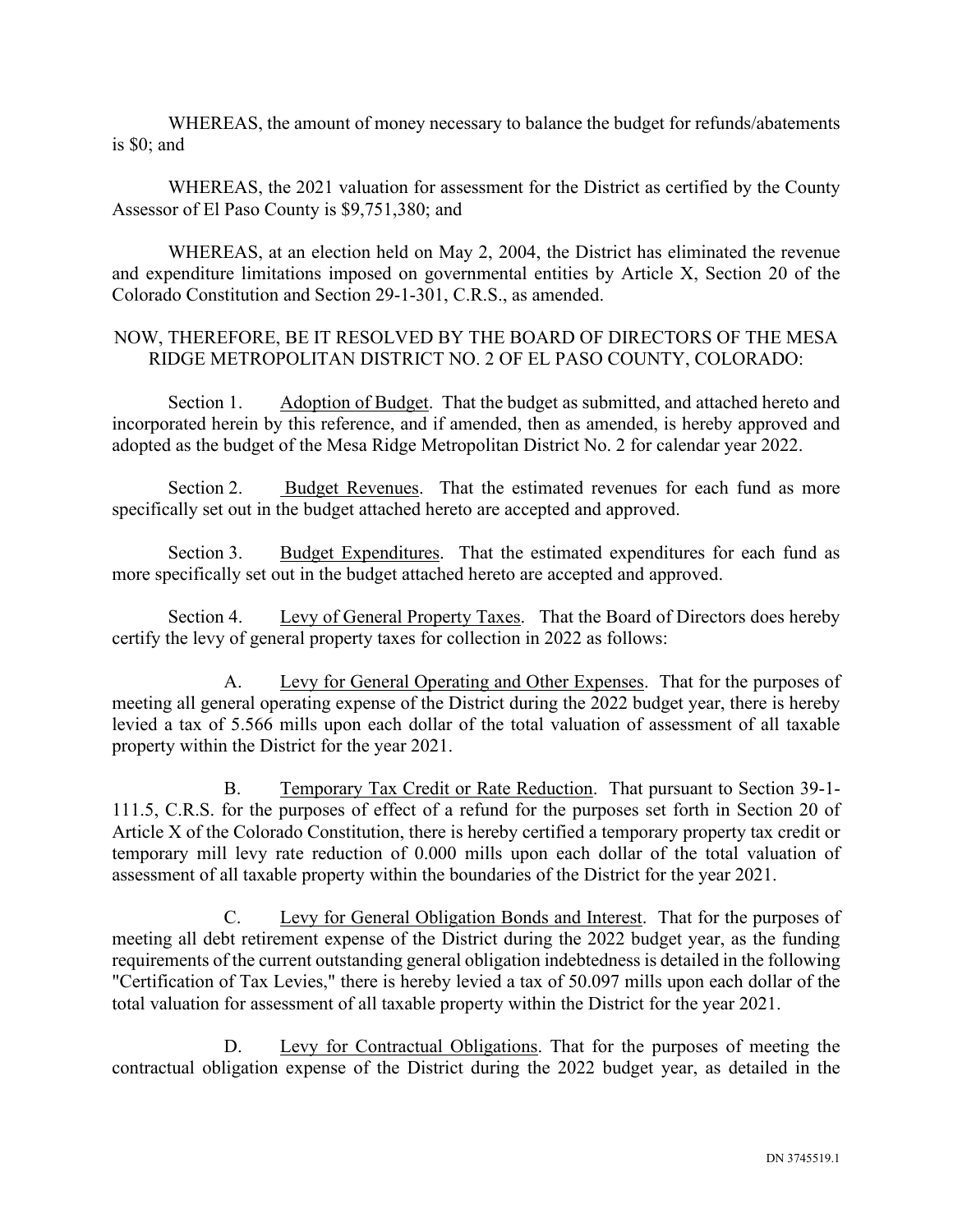following "Certification of Tax Levies," there is hereby levied a tax of 9.850 mills upon each dollar of the total valuation for assessment of all taxable property within the District for the year 2021.

E. Levy for Capital Expenditures. That for the purposes of meeting all capital expenditures of the District during the 2022 budget year pursuant to Section 29-1-301(1.2) or 29- 1-302(1.5), C.R.S., there is hereby levied a tax of 0.000 mills upon each dollar of the total valuation of assessment of all taxable property within the boundaries of the District for the year 2021.

F. Levy for Refunds/Abatements. That for the purposes of recoupment of refunds/abatements of taxes pursuant to Section 39-10-114(1)(a)(I)(B), C.R.S., there is hereby levied a tax of 0.000 mills upon each dollar of the total valuation of assessment of all taxable property within the boundaries of the District for the year 2021.

Section 5. Property Tax and Fiscal Year Spending Limits. That, being fully informed, the Board finds that the foregoing budget and mill levies do not result in a violation of any applicable property tax or fiscal year spending limitation.

Section 6. Certification. That the appropriate officers of the District are hereby authorized and directed to certify by December 15, 2021, to the Board of County Commissioners of El Paso County, Colorado, the mill levies for the District herein above determined and set, or be authorized and directed to certify to the Board of County Commissioners of El Paso County, Colorado, as herein above determined and set, but as recalculated as needed upon receipt of the final certification of valuation from the County Assessor on or about December 10, 2021 in order to comply with any applicable revenue and other budgetary limits or to implement the intent of the District. That said certification shall be in substantially the form set out and attached hereto and incorporated herein by this reference.

Section 7. Appropriations. That the amounts set forth as expenditures and balances remaining, as specifically allocated in the budget attached hereto, are hereby appropriated from the revenue of each fund, to each fund, for the purposes stated and no other.

*[remainder of page intentionally left blank; signature page follows]*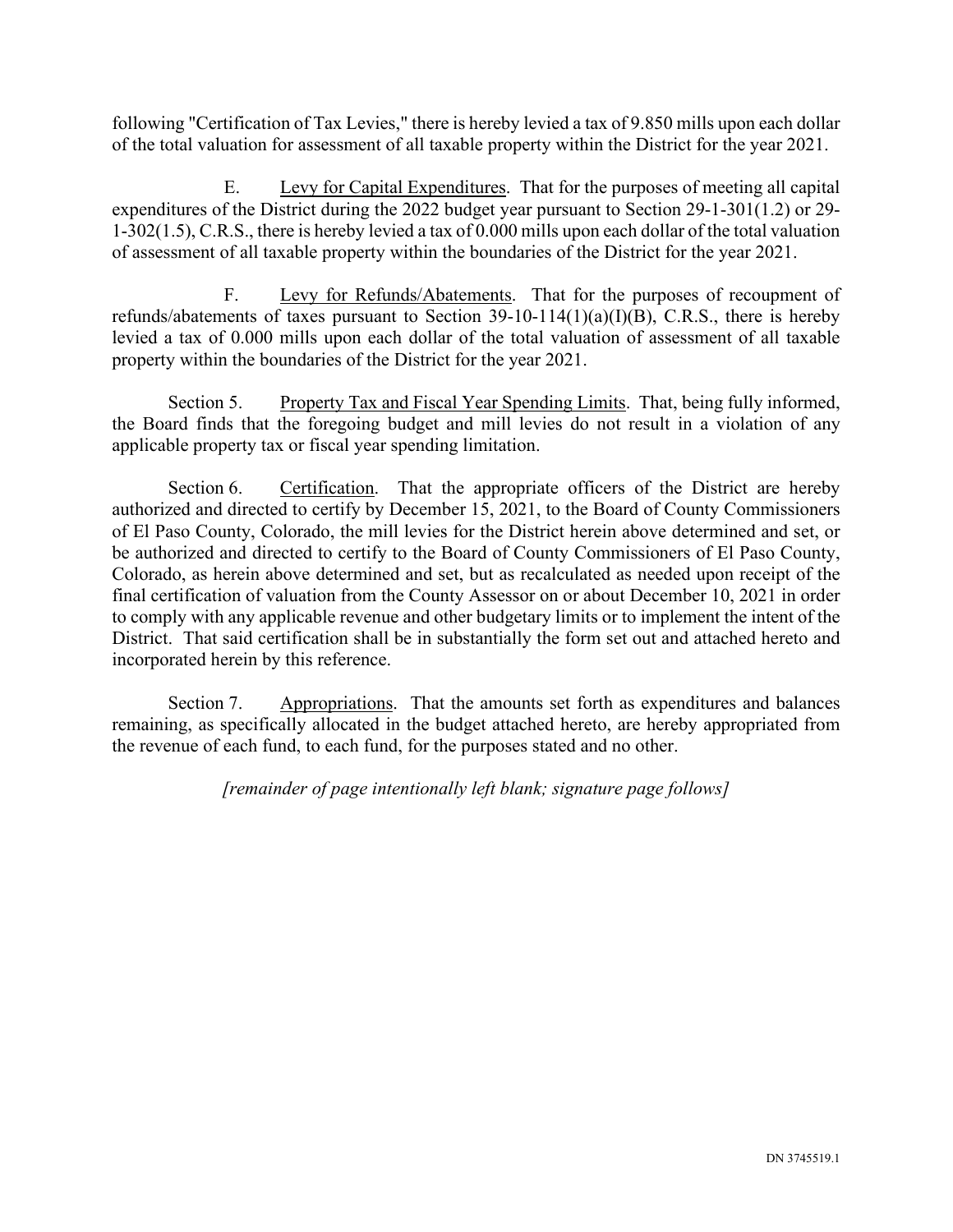ADOPTED this 8<sup>th</sup> day of December, 2021.

# MESA RIDGE METROPOLITAN DISTRICT NO. 2

President

ATTEST:

 $\pi$  (RQ

 $\sqrt{5}$  Secretary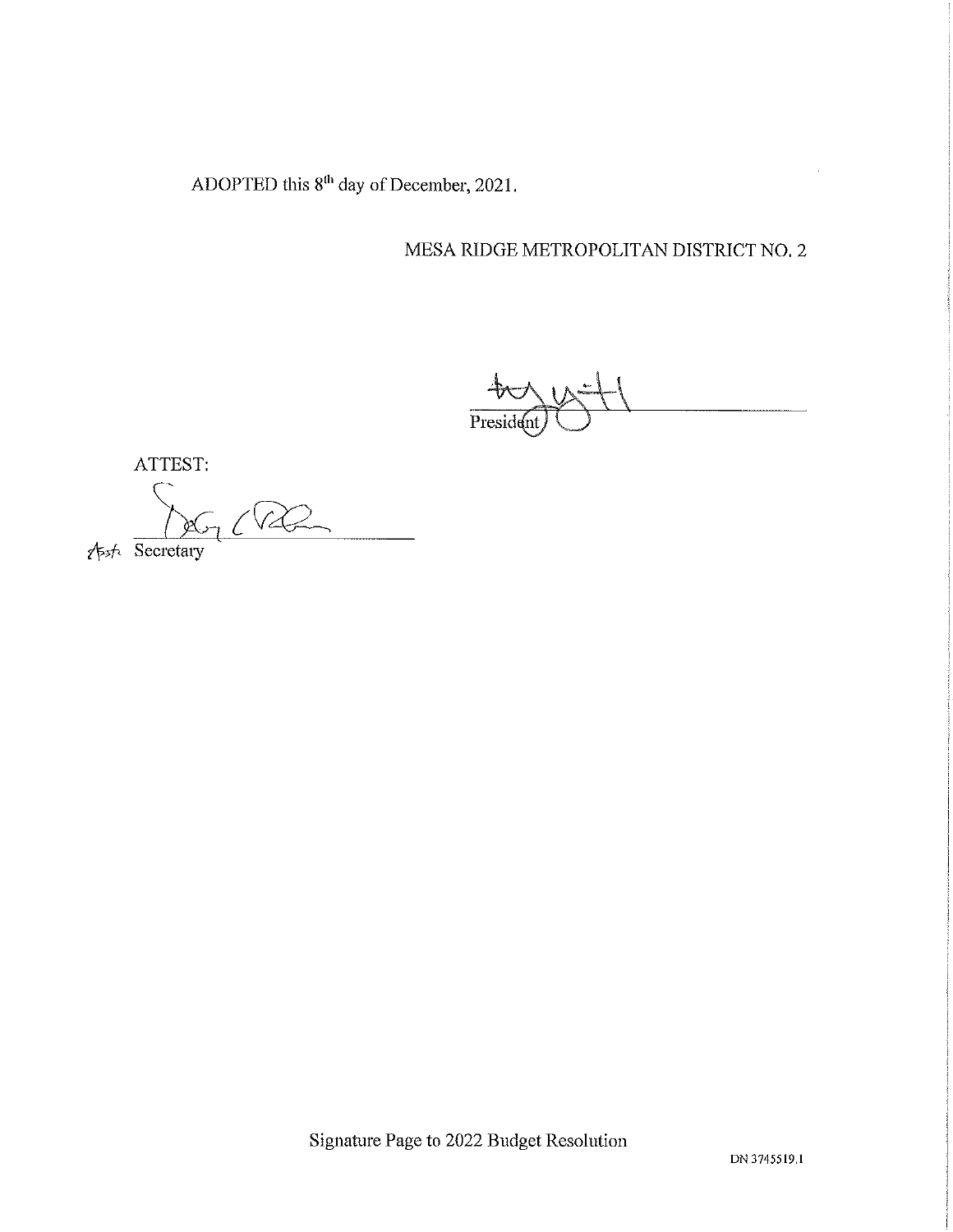# ATTACH COPY OF THE ADOPTED BUDGET AND THE CERTIFICATION OF TAX LEVIES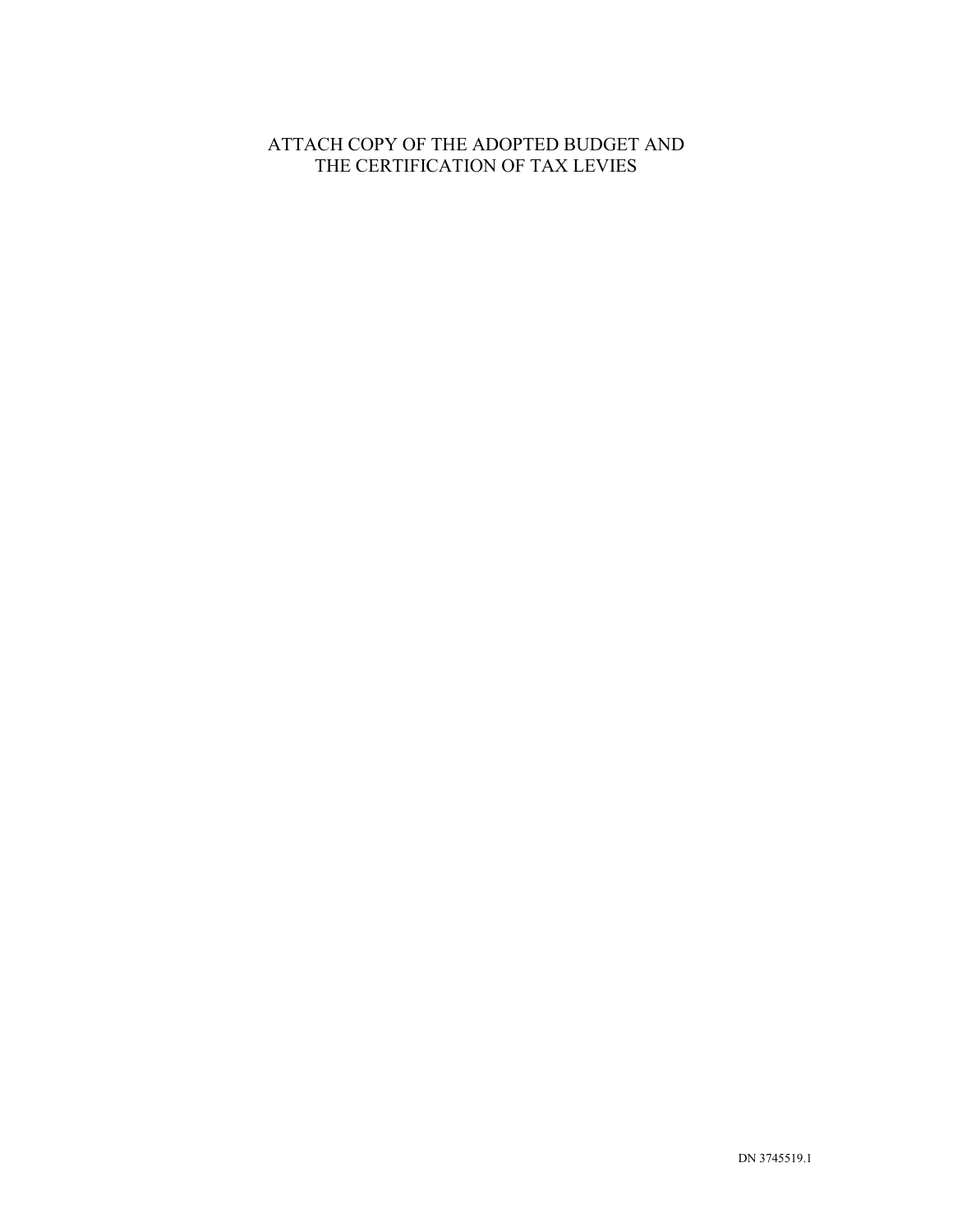# MESA RIDGE METROPOLITAN DISTRICT NO. 2

ANNUAL BUDGET

FOR THE YEAR ENDING DECEMBER 31, 2022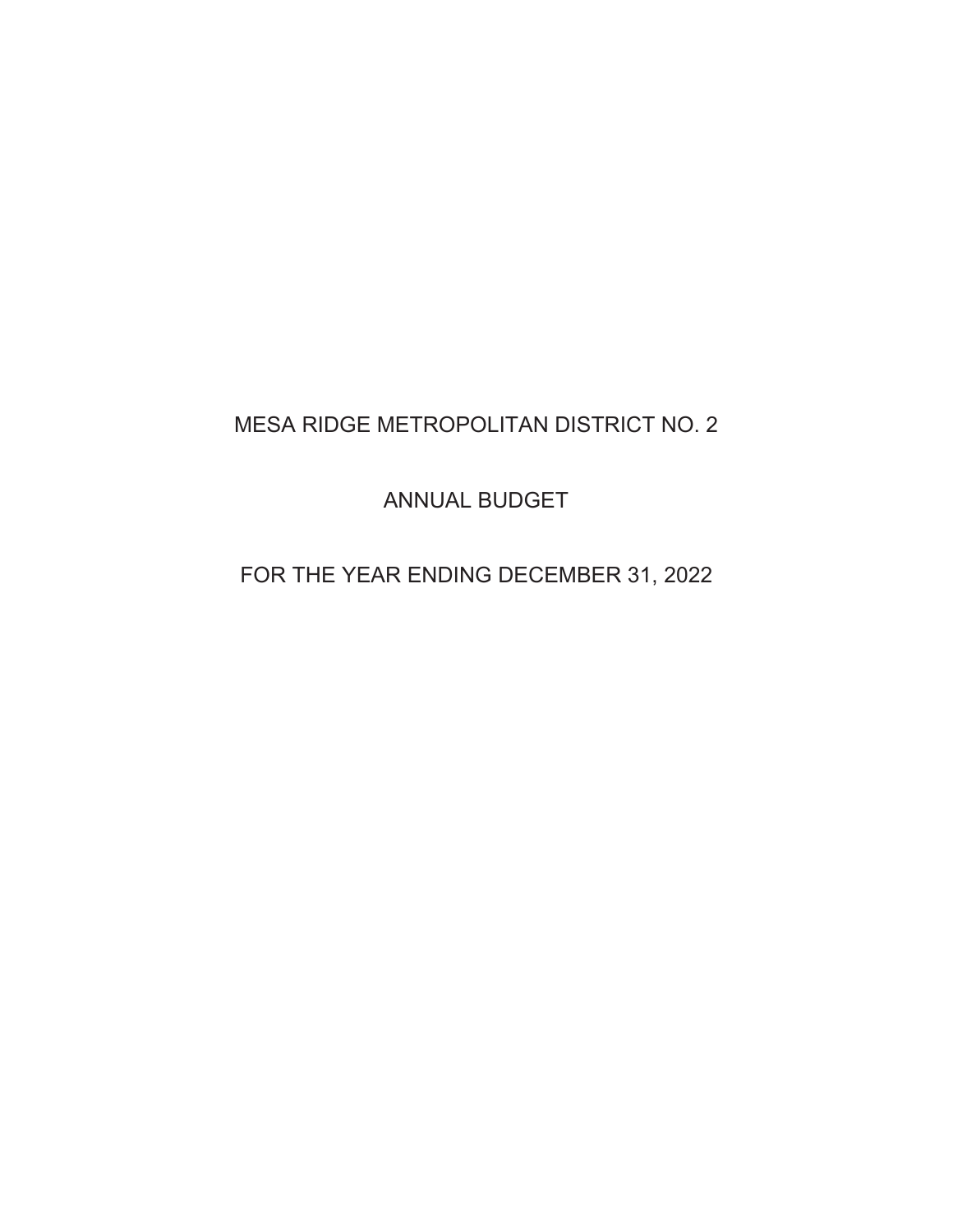#### **MESA RIDGE METROPOLITAN DISTRICT NO. 2 SUMMARY 2022 BUDGET WITH 2020 ACTUAL AND 2021 ESTIMATED For the Years Ended and Ending December 31,**

1/28/22

|                                    |                          | <b>ACTUAL</b> |                          | <b>ESTIMATED</b> | <b>BUDGET</b> |
|------------------------------------|--------------------------|---------------|--------------------------|------------------|---------------|
|                                    |                          | 2020          |                          | 2021             | 2022          |
| <b>BEGINNING FUND BALANCES</b>     | \$                       | 448,367       | \$                       | 617,608          | \$<br>663,518 |
| <b>REVENUES</b>                    |                          |               |                          |                  |               |
| Property taxes                     |                          | 468,919       |                          | 487,007          | 542,791       |
| Property taxes - contractual       |                          | 83,086        |                          | 86,179           | 96,051        |
| Specific ownership tax             |                          | 60,031        |                          | 66,008           | 63,885        |
| Interest income                    |                          | 4,248         |                          | 525              | 4,046         |
| Bond issuance                      |                          |               |                          | 3,720,000        |               |
| Other revenue                      |                          |               |                          |                  | 9,640         |
| Intergovernmental revenue - MRMD1  |                          |               |                          | 45,250           |               |
| <b>Total revenues</b>              |                          | 616,284       |                          | 4,404,969        | 716,413       |
| Total funds available              |                          | 1,064,651     |                          | 5,022,577        | 1,379,931     |
| <b>EXPENDITURES</b>                |                          |               |                          |                  |               |
| <b>General Fund</b>                |                          | 144,209       |                          | 150,434          | 175,000       |
| Debt Service Fund                  |                          | 302,834       |                          | 443,375          | 533,328       |
| <b>Capital Projects Fund</b>       |                          |               |                          | 3,765,250        |               |
| Total expenditures                 |                          | 447,043       |                          | 4,359,059        | 708,328       |
|                                    |                          |               |                          |                  |               |
| <b>ENDING FUND BALANCES</b>        | \$                       | 617,608       | $\$\$                    | 663,518          | \$<br>671,603 |
|                                    |                          |               |                          |                  |               |
| DEBT SERVICE RESERVE - SERIES 2015 |                          | 25,000        | $\overline{\mathcal{S}}$ | 25,000           | 25,000        |
| TOTAL RESERVE                      | $\overline{\mathcal{E}}$ | 25,000        |                          | 25,000           | \$<br>25,000  |

No assurance provided. See summary of significant assumptions.

1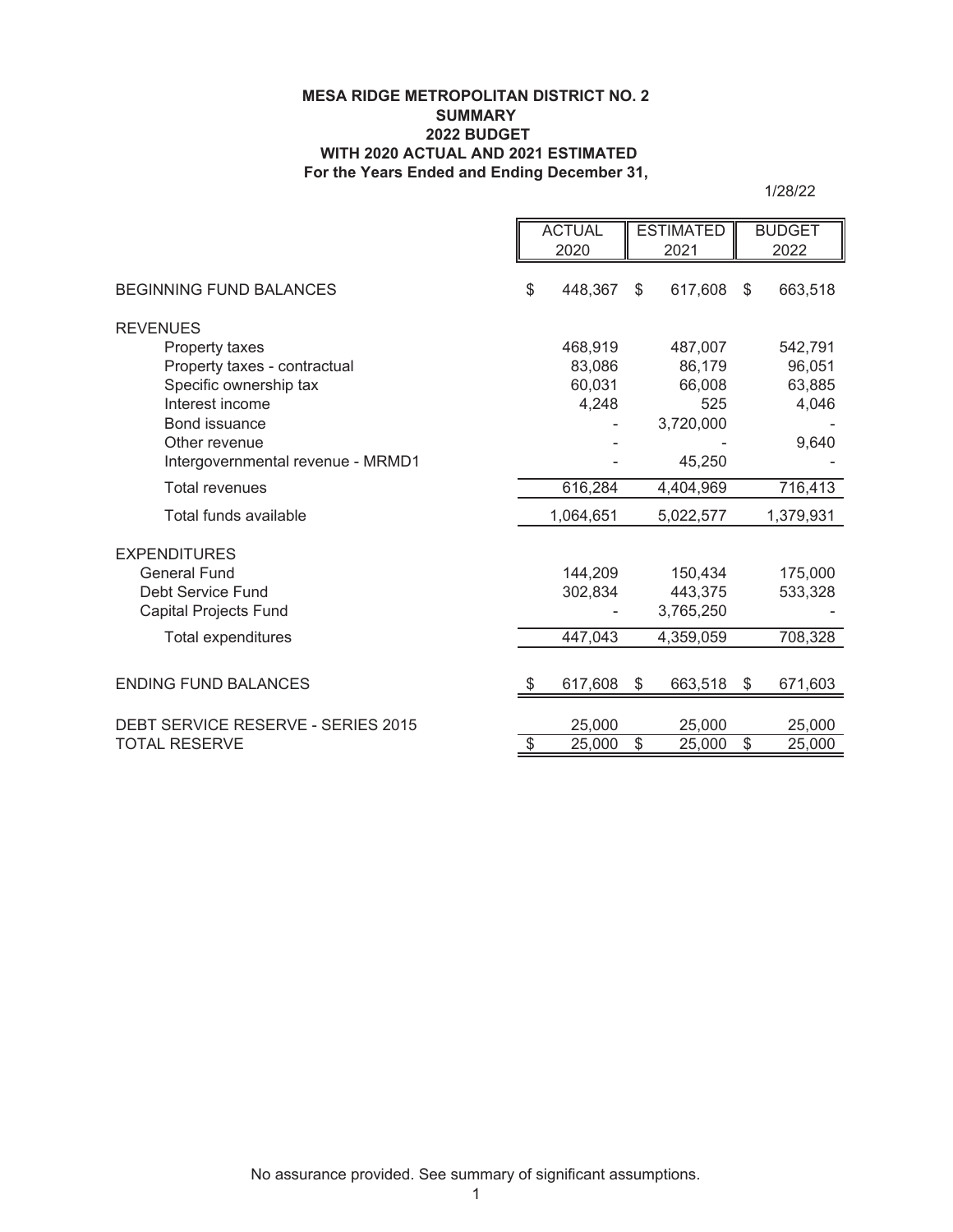#### **MESA RIDGE METROPOLITAN DISTRICT NO. 2 PROPERTY TAX SUMMARY INFORMATION 2022 BUDGET WITH 2020 ACTUAL AND 2021 ESTIMATED For the Years Ended and Ending December 31,**

1/28/22

|                                       | <b>ACTUAL</b> |                     | <b>ESTIMATED</b> |                     | <b>BUDGET</b> |                     |
|---------------------------------------|---------------|---------------------|------------------|---------------------|---------------|---------------------|
|                                       |               | 2020                |                  | 2021                |               | 2022                |
|                                       |               |                     |                  |                     |               |                     |
|                                       |               |                     |                  |                     |               |                     |
| <b>ASSESSED VALUATION</b>             |               |                     |                  |                     |               |                     |
| Residential<br>Commercial             | \$            | 8,330,820<br>37,430 | \$               | 8,390,890<br>27,910 | \$            | 9,334,160<br>33,840 |
| Agricultural                          |               | 5,460               |                  | 5,460               |               | 5,780               |
| State assessed                        |               | 58,700              |                  | 44,520              |               | 48,840              |
| Vacant land                           |               | 7,090               |                  | 280,420             |               | 328,760             |
| <b>Certified Assessed Value</b>       | S             | 8,439,500           | \$               | 8,749,200           | \$            | 9,751,380           |
|                                       |               |                     |                  |                     |               |                     |
|                                       |               |                     |                  |                     |               |                     |
| MILL LEVY                             |               |                     |                  |                     |               |                     |
| General                               |               | 5.559               |                  | 5.566               |               | 5.566               |
| <b>Debt Service</b>                   |               | 50.032              |                  | 50.097              |               | 50.097              |
| Contractual                           |               | 9.850               |                  | 9.850               |               | 9.850               |
| Total mill levy                       |               | 65.441              |                  | 65.513              |               | 65.513              |
|                                       |               |                     |                  |                     |               |                     |
|                                       |               |                     |                  |                     |               |                     |
| <b>PROPERTY TAXES</b>                 |               |                     |                  |                     |               |                     |
| General                               | \$            | 46,915              | \$               | 48,698              | \$            | 54,276              |
| <b>Debt Service</b>                   |               | 422,245             |                  | 438,309             |               | 488,515             |
| Contractual                           |               | 83,129              |                  | 86,179              |               | 96,051              |
| Levied property taxes                 |               | 552,289             |                  | 573,186             |               | 638,842             |
| Refunds and abatements                |               | (275)               |                  |                     |               |                     |
| <b>Budgeted property taxes</b>        | \$            | 552,014             | \$               | 573,186             | \$            | 638,842             |
|                                       |               |                     |                  |                     |               |                     |
|                                       |               |                     |                  |                     |               |                     |
| <b>BUDGETED PROPERTY TAXES</b>        |               |                     |                  |                     |               |                     |
| <b>General</b><br><b>Debt Service</b> | \$            | 46,891<br>422,028   | \$               | 48,698<br>438,309   | \$            | 54,276<br>488,515   |
| <b>Contractual</b>                    |               | 83,086              |                  | 86,179              |               | 96,051              |
|                                       |               |                     |                  |                     |               |                     |
|                                       | \$            | 552,004             | \$               | 573,187             | \$            | 638,842             |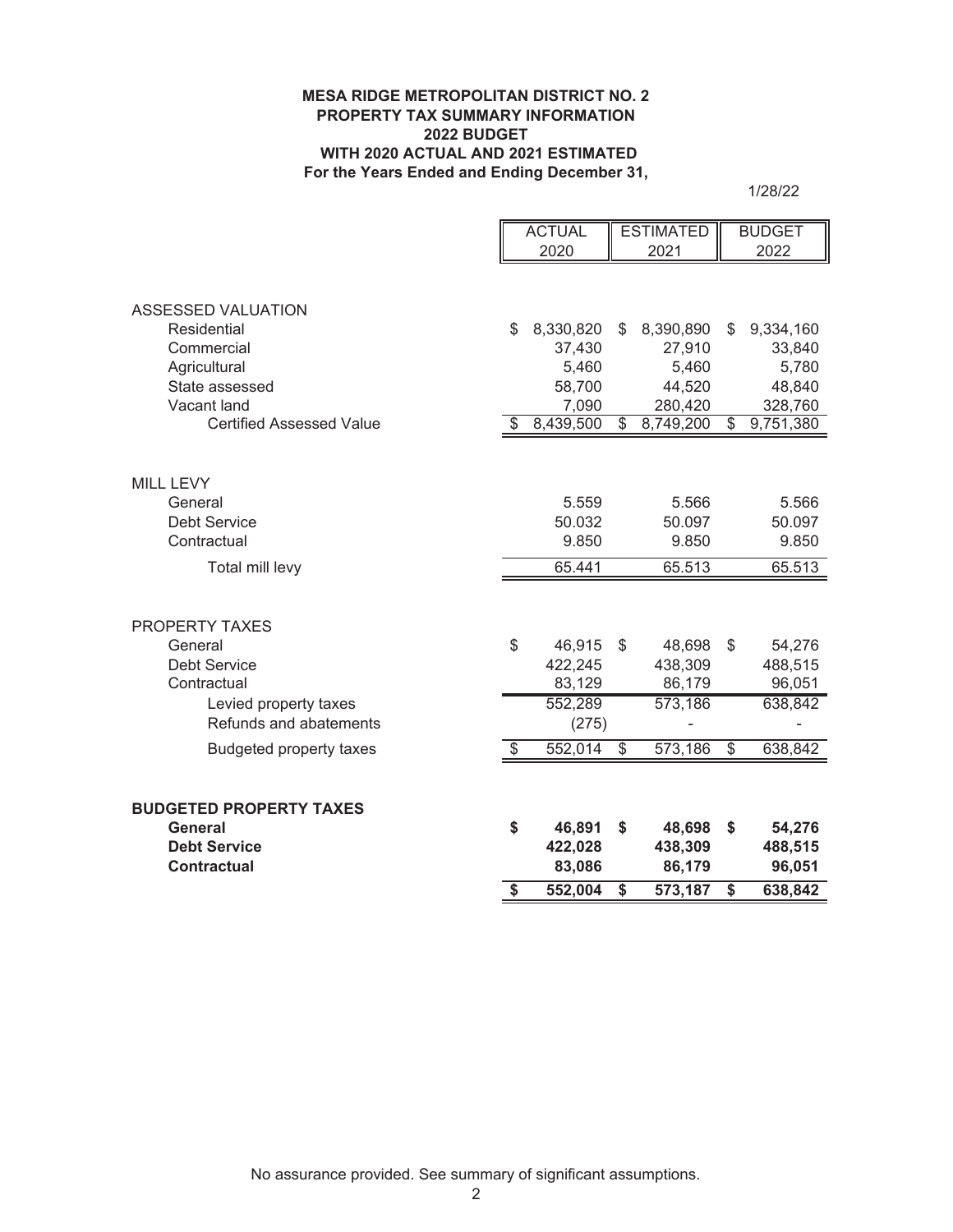#### **For the Years Ended and Ending December 31, MESA RIDGE METROPOLITAN DISTRICT NO. 2 GENERAL FUND 2022 BUDGET WITH 2020 ACTUAL AND 2021 ESTIMATED**

1/28/22

|                                                  |    | <b>ACTUAL</b> | <b>ESTIMATED</b> | <b>BUDGET</b> |
|--------------------------------------------------|----|---------------|------------------|---------------|
|                                                  |    | 2020          | 2021             | 2022          |
|                                                  |    |               |                  |               |
| <b>BEGINNING FUND BALANCE</b>                    | \$ |               | \$               | S             |
| <b>REVENUES</b>                                  |    |               |                  |               |
| Property taxes                                   |    | 46,891        | 48,698           | 54,276        |
| Property taxes - contractual                     |    | 83,086        | 86,179           | 96,051        |
| Specific ownership tax                           |    | 14,135        | 15,532           | 15,033        |
| Interest income                                  |    | 97            | 25               |               |
| Other revenue                                    |    |               |                  | 9,640         |
| <b>Total revenues</b>                            |    | 144,209       | 150,434          | 175,000       |
| Total funds available                            |    | 144,209       | 150,434          | 175,000       |
|                                                  |    |               |                  |               |
| <b>EXPENDITURES</b>                              |    |               |                  |               |
| General and administrative                       |    |               |                  |               |
| County Treasurer's fee                           |    | 704           | 730              | 814           |
| County Treasurer's fee - contractual             |    | 1,247         | 1,293            | 1,441         |
| Contingency                                      |    |               |                  | 9,640         |
| Operations and maintenance                       |    |               |                  |               |
| Intergovernmental expenditures - Mesa Ridge No.1 |    | 60,419        | 63,525           | 68,495        |
| Intergovernmental expenditures - Cross Creek MD  |    | 81,839        | 84,886           | 94,610        |
| Total expenditures                               |    | 144,209       | 150,434          | 175,000       |
|                                                  |    |               |                  |               |
| Total expenditures and transfers out             |    |               |                  |               |
| requiring appropriation                          |    | 144,209       | 150,434          | 175,000       |
| <b>ENDING FUND BALANCE</b>                       | S  |               | \$               | \$            |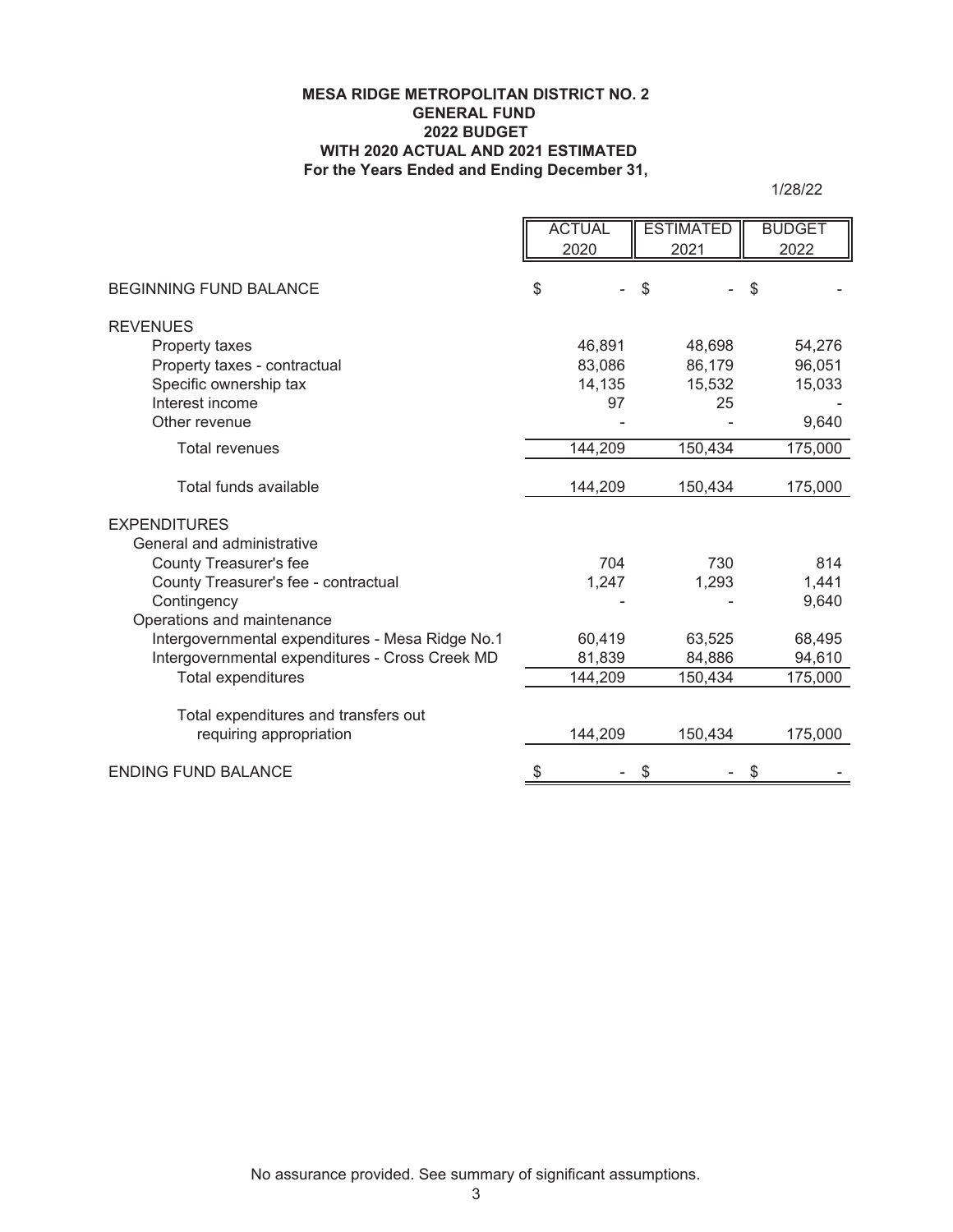#### **MESA RIDGE METROPOLITAN DISTRICT NO. 2 DEBT SERVICE FUND 2022 BUDGET WITH 2020 ACTUAL AND 2021 ESTIMATED For the Years Ended and Ending December 31,**

1/28/22

|                                                                   |                       | <b>ACTUAL</b>    |                                | <b>ESTIMATED</b> |          | <b>BUDGET</b>    |
|-------------------------------------------------------------------|-----------------------|------------------|--------------------------------|------------------|----------|------------------|
|                                                                   |                       | 2020             |                                | 2021             |          | 2022             |
| <b>BEGINNING FUND BALANCE</b>                                     | \$                    | 448,367          | \$                             | 617,608          | \$       | 663,518          |
| <b>REVENUES</b>                                                   |                       |                  |                                |                  |          |                  |
| Property taxes                                                    |                       | 422,028          |                                | 438,309          |          | 488,515          |
| Specific ownership tax                                            |                       | 45,896           |                                | 50,476           |          | 48,852           |
| Interest income                                                   |                       | 4,151            |                                | 500              |          | 4,046            |
| <b>Total revenues</b>                                             |                       | 472,075          |                                | 489,285          |          | 541,413          |
| Total funds available                                             |                       | 920,442          |                                | 1,106,893        |          | 1,204,931        |
| <b>EXPENDITURES</b>                                               |                       |                  |                                |                  |          |                  |
| General and administrative                                        |                       |                  |                                |                  |          |                  |
| County Treasurer's fee                                            |                       | 6,334            |                                | 6,575            |          | 7,328            |
| <b>Debt Service</b>                                               |                       |                  |                                |                  |          |                  |
| Bond interest - Series 2015                                       |                       | 226,500          |                                | 222,300          |          | 217,800          |
| Bond principal - Series 2015                                      |                       | 70,000           |                                | 75,000           |          | 75,000           |
| Bond interest - Series 2021                                       |                       |                  |                                | 139,500          |          | 223,200          |
| Bond principal - Series 2021                                      |                       |                  |                                |                  |          | 10,000           |
| Total expenditures                                                |                       | 302,834          |                                | 443,375          |          | 533,328          |
|                                                                   |                       |                  |                                |                  |          |                  |
| Total expenditures and transfers out<br>requiring appropriation   |                       | 302,834          |                                | 443,375          |          | 533,328          |
|                                                                   |                       |                  |                                |                  |          |                  |
| <b>ENDING FUND BALANCE</b>                                        |                       | 617,608          | \$                             | 663,518          | \$       | 671,603          |
|                                                                   |                       |                  |                                |                  |          |                  |
| <b>DEBT SERVICE RESERVE - SERIES 2015</b><br><b>TOTAL RESERVE</b> | \$<br>$\overline{\$}$ | 25,000<br>25,000 | \$<br>$\overline{\mathcal{S}}$ | 25,000<br>25,000 | \$<br>\$ | 25,000<br>25,000 |
|                                                                   |                       |                  |                                |                  |          |                  |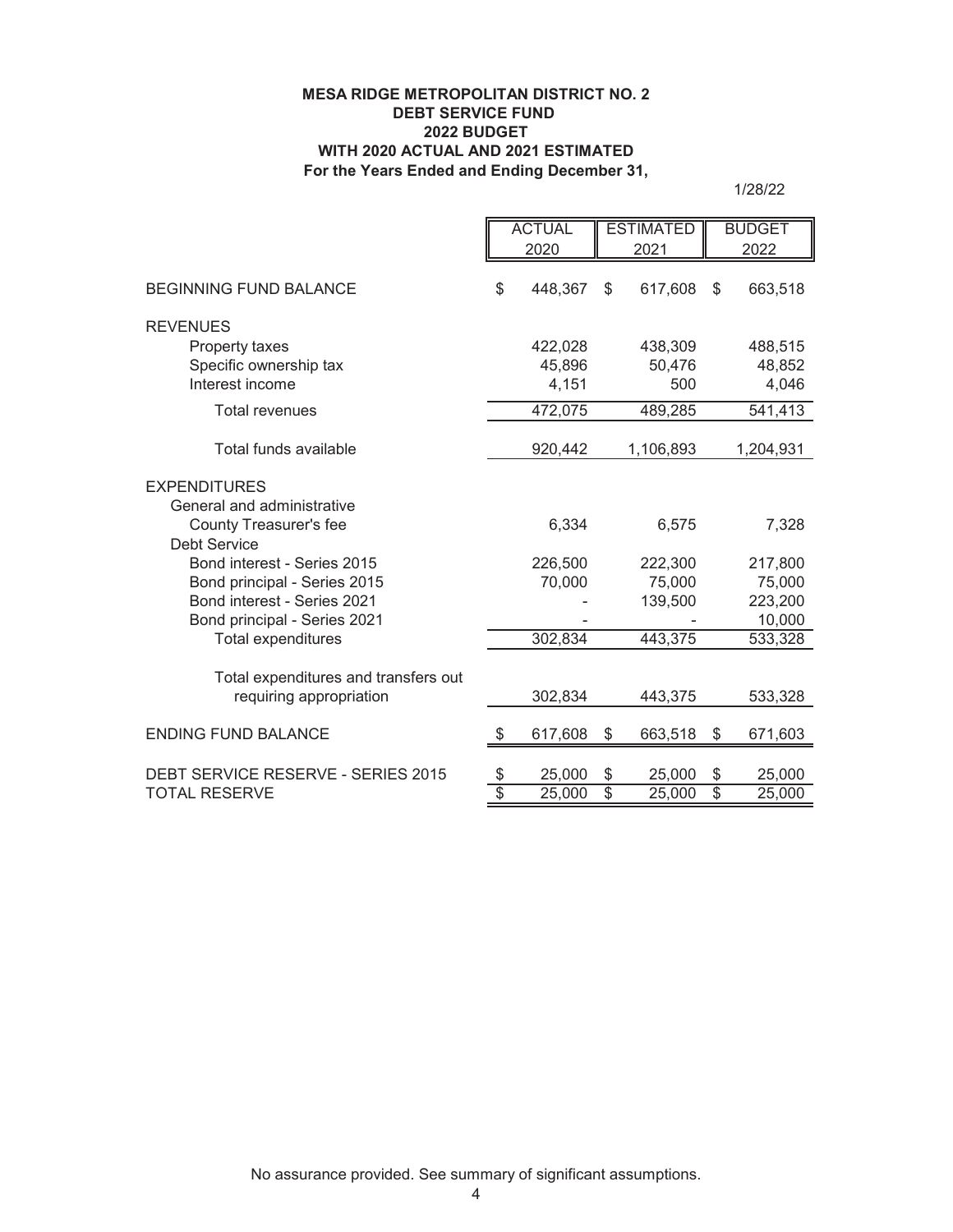#### **MESA RIDGE METROPOLITAN DISTRICT NO. 2 CAPITAL PROJECTS FUND 2022 BUDGET WITH 2020 ACTUAL AND 2021 ESTIMATED For the Years Ended and Ending December 31,**

1/28/22

|                                        | <b>ACTUAL</b><br>2020 |    | <b>ESTIMATED</b><br>2021 | <b>BUDGET</b><br>2022 |  |
|----------------------------------------|-----------------------|----|--------------------------|-----------------------|--|
| <b>BEGINNING FUND BALANCE</b>          | \$                    | \$ |                          | \$                    |  |
| <b>REVENUES</b>                        |                       |    |                          |                       |  |
| <b>Bond Issuance</b>                   |                       |    | 3,720,000                |                       |  |
| Intergovernmental revenue - MRMD1      |                       |    | 45,250                   |                       |  |
| <b>Total revenues</b>                  |                       |    | 3,765,250                |                       |  |
| Total funds available                  |                       |    | 3,765,250                |                       |  |
| <b>EXPENDITURES</b>                    |                       |    |                          |                       |  |
| <b>Capital Projects</b>                |                       |    |                          |                       |  |
| <b>Bond Issue Costs</b>                |                       |    | 45,250                   |                       |  |
| Intergovernmental expenditures - MRMD1 |                       |    | 3,720,000                |                       |  |
| Total expenditures                     |                       |    | 3,765,250                |                       |  |
| Total expenditures and transfers out   |                       |    |                          |                       |  |
| requiring appropriation                |                       |    | 3,765,250                |                       |  |
| <b>ENDING FUND BALANCE</b>             |                       |    |                          |                       |  |

This financial information should be read only in connection with the accompanying accountant's compilation report and summary of significant assumptions.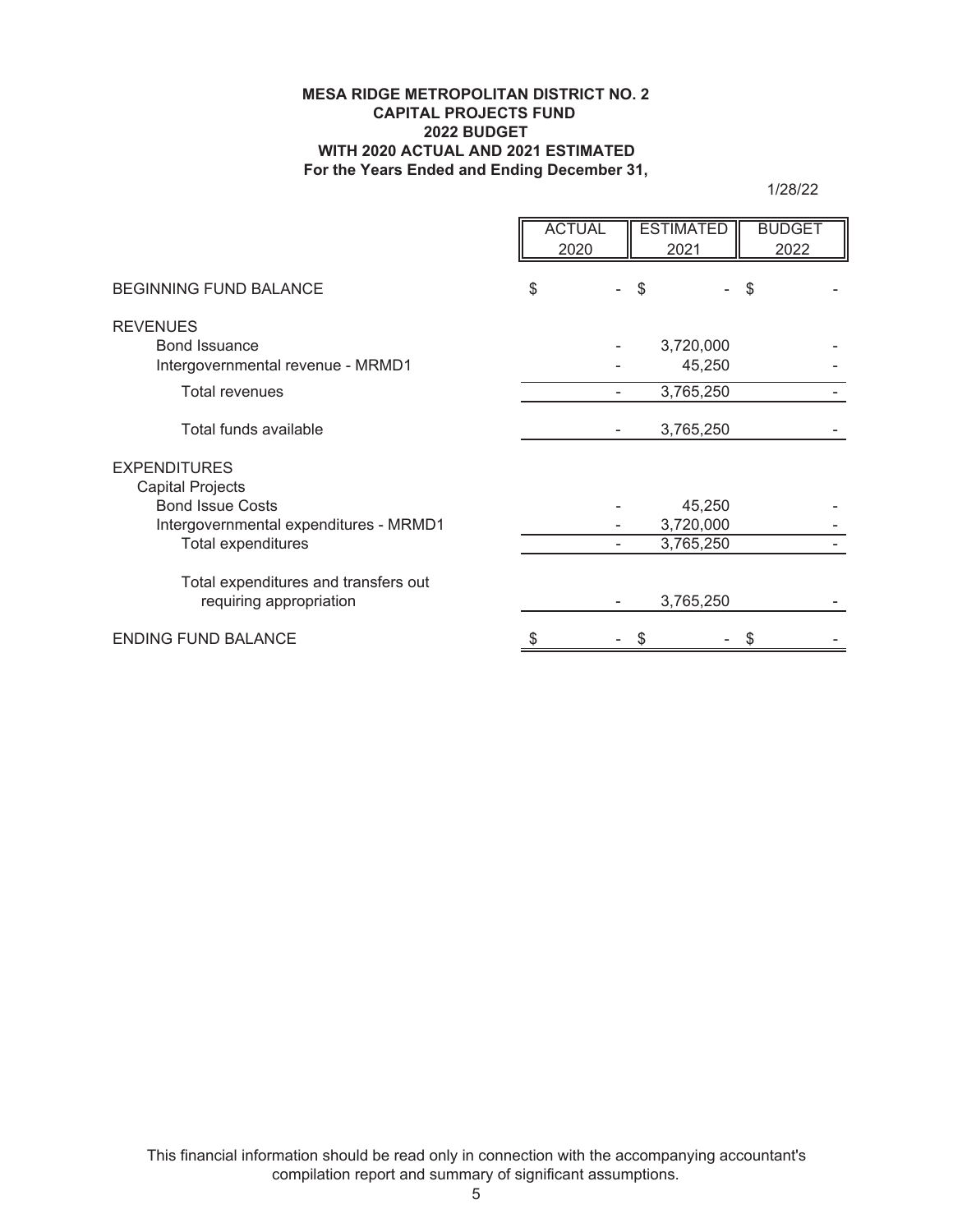#### **MESA RIDGE METROPOLITAN DISTRICT NO. 2 2022 BUDGET SUMMARY OF SIGNIFICANT ASSUMPTIONS**

#### **Services Provided**

Mesa Ridge Metropolitan District No. 2 (the "District") and Mesa Ridge Metropolitan District No. 1 (District No. 1) were formed under the Joint Service Plan approved by the City of Fountain, Colorado. The Districts' service area is located entirely within the City of Fountain, El Paso County, Colorado. The District is responsible for providing funding to support costs related to services and improvements utilizing the tax base, fees, and charges and will be deemed to be the "Financing District" in order to generate the necessary revenues. District No. 1 will be responsible for managing the design, construction, and operation of the public facilities and improvements and will be deemed to be the "Managing District." Under the Service Plan, the Districts provide the following services: water, wastewater, street improvements, safety protection, parks and recreation, mosquito control, television relay and translation, transportation, and drainage.

The District was organized by El Paso County Court Order on September 20, 2004.

At an election held on November 2, 2004, the voters approved general indebtedness of \$7,000,000 for street improvements, \$2,000,000 for water supply, \$2,000,000, sanitary sewer, \$1,000,000 for traffic and safety controls, \$3,000,000 for parks and recreation, \$1,000,000 for mosquito control, \$1,000,000 for television relay and translation, \$250,000 for public transportation, and \$20,000,000 for refinancing District debt. The voters also approved an annual increase in taxes of \$500,000 at a mill levy rate without limitation or with such limitations as may be determined by the board for the purpose of the District's operations, maintenance, and other expenses. The election also allows the District to retain all revenues without regard to the limitations contained in Article X, Section 20 of the Colorado constitution. Pursuant to the District's combined service plan filed with the city, the maximum debt service mill levy the District can impose is 50.000 mills.

Pursuant to the Service Plan, the Districts are permitted to issue bond indebtedness of up to \$35,000,000.

The District has no employees and all administrative functions are contractual.

The District prepares its budget on the modified accrual basis of accounting, in accordance with requirements of Colorado Revised Statutes C.R.S. 29-1-105 using its best estimates as of the date of the budget hearing. These estimates are based on expected conditions and its expected course of actions. The assumptions disclosed herein are those that the District believes are significant to the budget. There will usually be differences between the budget and actual results, because events and circumstances frequently do not occur as expected, and those differences may be material.

#### **Revenues**

#### **Property Taxes**

Property taxes are levied by the District's Board of Directors. The levy is based on assessed valuations determined by the County Assessor generally as of January 1 of each year. The levy is normally set by December 15 by certification to the County Commissioners to put the tax lien on the individual properties as of January 1 of the following year. The County Treasurer collects the determined taxes during the ensuing calendar year. The taxes are payable by April or, if in equal installments, at the taxpayer's election, in February and June.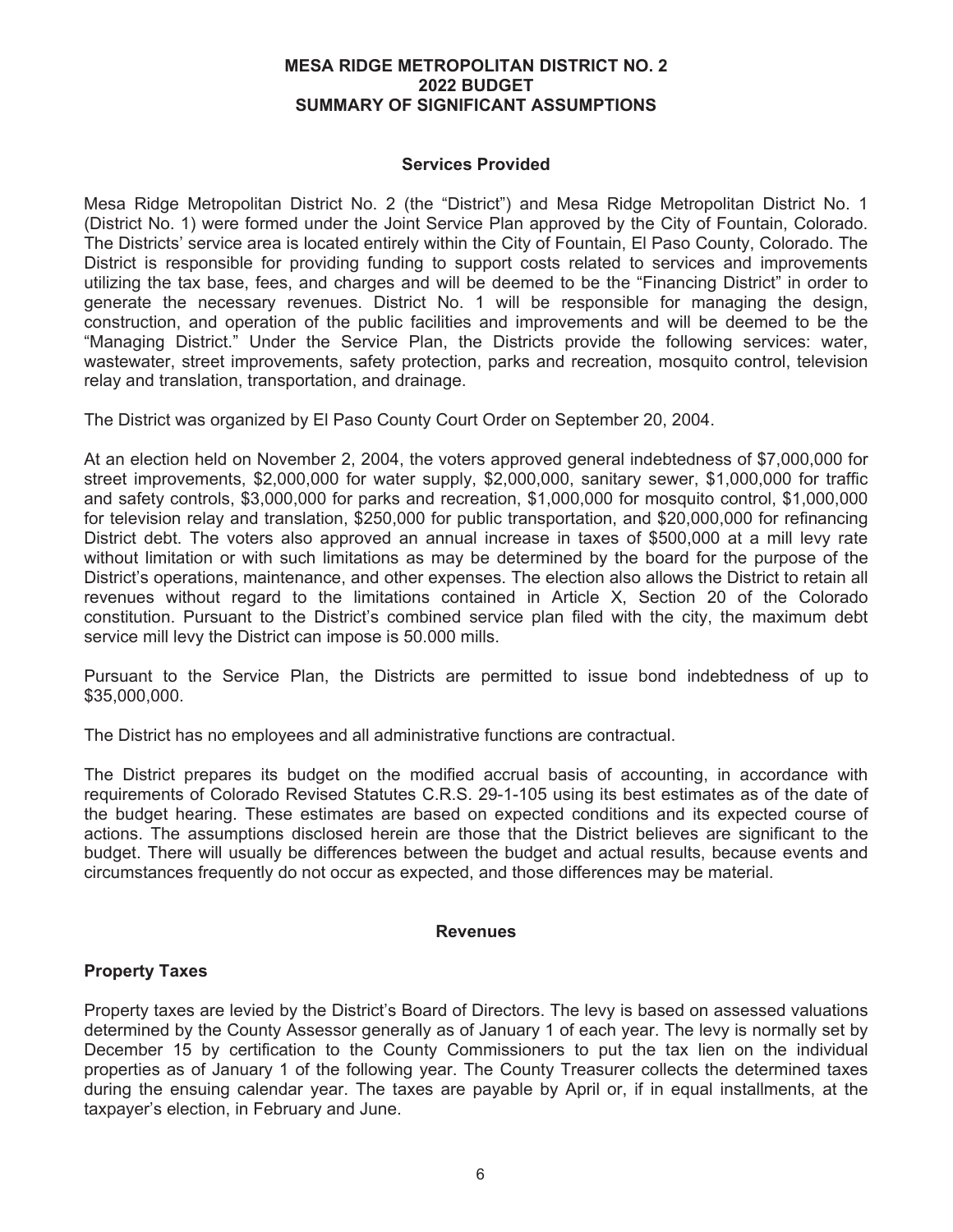#### **MESA RIDGE METROPOLITAN DISTRICT NO. 2 2022 BUDGET SUMMARY OF SIGNIFICANT ASSUMPTIONS**

#### **Revenues -** (continued)

Delinquent taxpayers are notified in August and generally sales of the tax liens on delinquent properties are held in November or December. The County Treasurer remits the taxes collected monthly to the **District** 

The District set a mill levy for property tax collection in 2022. The calculation of the taxes levied is displayed on the Property Tax Summary Page at the adopted mill levy of 65.513 mills.

### **Specific Ownership Tax**

Specific ownership taxes are set by the State and collected by the County Treasurer, primarily on vehicle licensing within the County as a whole. The specific ownership taxes are allocated by the County Treasurer to all taxing entities within the County. The budget assumes that the District's share will be equal to approximately 10% of the property taxes collected.

### **Interest Income**

Interest earned on the District's available funds has been estimated based on an average interest rate of .50%.

## **Expenditures**

## **County Treasurer's Fees**

County Treasurer's collection fees have been computed at 1.5% of property taxes**.** 

#### **Intergovernmental Transfers – Mesa Ridge Metropolitan District No. 1**

Per the Intergovernmental Agreement between the District and District No. 1, net revenues are transferred to District No. 1 to help fund operations and maintenance expenses of both districts.

#### **Intergovernmental Transfers – Cross Creek Metropolitan District**

Per the Intergovernmental Agreement between the District and Cross Creek Metropolitan District, net revenues from the contractual mill levy are transferred to Cross Creek Metropolitan District to help fund the operations and maintenance expenses of the Regional Park.

#### **Debt Service**

Principal and interest payments are provided based on the debt amortization schedule from the Series 2015 and 2021 Bonds.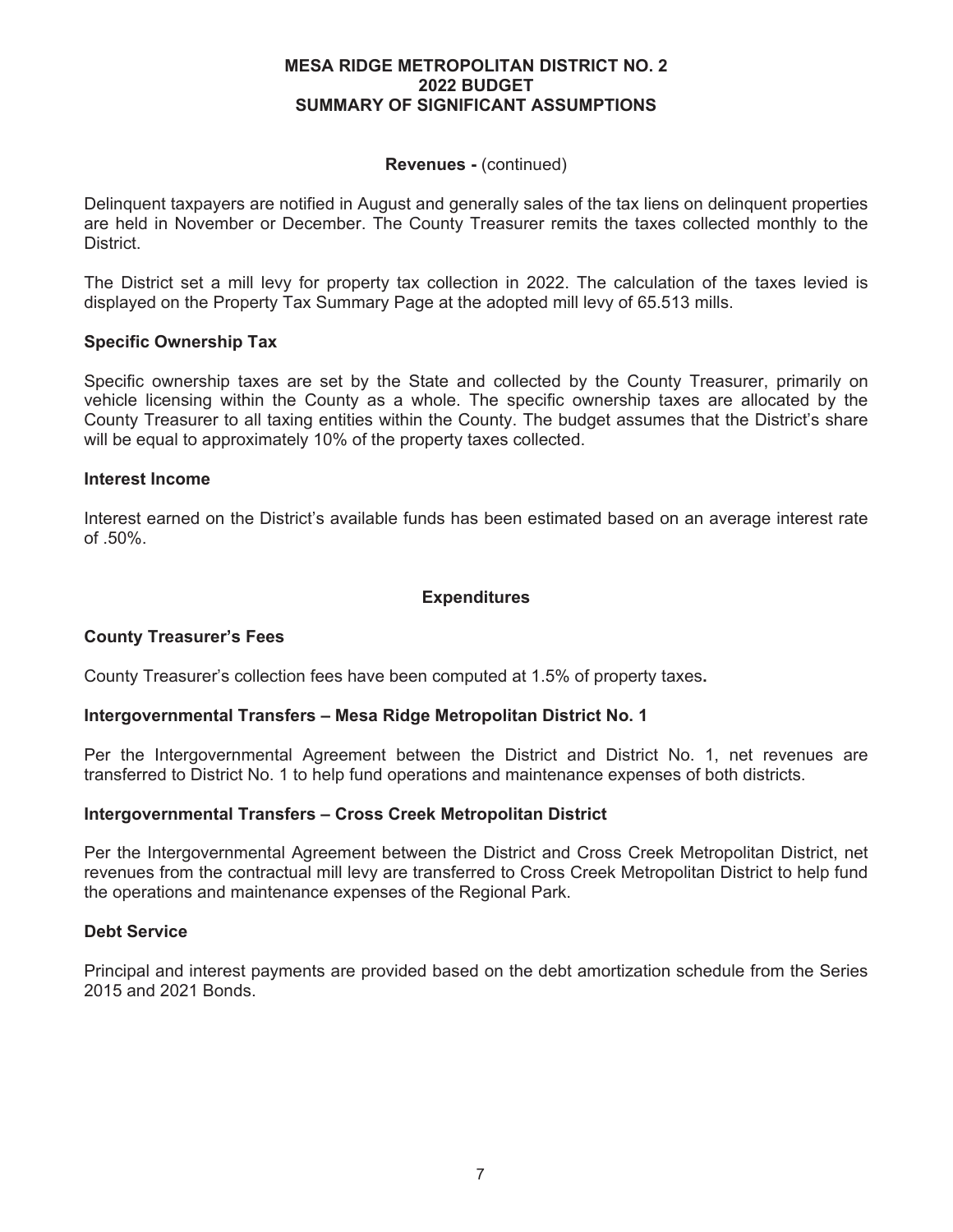#### **MESA RIDGE METROPOLITAN DISTRICT NO. 2 2022 BUDGET SUMMARY OF SIGNIFICANT ASSUMPTIONS**

#### **Debt and Leases**

On March 26, 2015, the District issued \$4,000,000 of Limited Tax General Obligation Bonds, Series 2015. The bonds bear interest at the rate of 6% per annum, payable semiannually on June 1 and December 1, commencing on June 1, 2015. Principal payments are due on December 1, commencing on December 1, 2015. The bonds mature on December 1, 2044. The bonds are subject to redemption prior to maturity, at the option of the District, on or after December 1, 2024, upon payment of par and accrued interest, without redemption premium.

The bonds are secured by Pledged Revenue, which consists of the Limited Mill Levy, the portion of specific ownership taxes attributable to the Limited Mill Levy, and any other revenues of the District legally available to pay principal of and interest on the bonds which are not required to pay the District's operations and maintenance costs. The Limited Mill Levy is an ad valorem mill levy imposed upon all taxable property in the District each year in an amount sufficient to pay the principal of, premium if any, and interest on the bonds, but not in excess of 45.000 mills. During 2019, the residential assessment rate was changed from 7.20% to 7.15%, and the maximum mill levy was adjusted to 49.993.

Proceeds of the bonds were used (1) to pay for improvements of the District in accordance with the Joint Financing and Reimbursement Agreement between the District, District No. 1, and the Developer, (2) fund the Reserve Fund Requirement in the amount of \$25,000, and (3) pay the costs of issuance of the bonds.

On March 5, 2021, the District issued \$3,720,000 of Limited Tax General Obligation Bonds, Series 2021. The bonds bear interest at the rate of 6% per annum, payable semiannually on June 1 and December 1, commencing on December 1, 2021. Principal payments are due on December 1, commencing on December 1, 2022. The bonds mature on December 1, 2050. The bonds are subject to redemption prior to maturity, at the option of the District, upon payment of par and accrued interest, without redemption premium. The bonds are secured by Pledged Revenue, which consists of the Limited Mill Levy, the portion of specific ownership taxes attributable to the Limited Mill Levy, and any other revenues of the District legally available to pay principal of and interest on the bonds which are not required to pay the District's operations and maintenance costs.

The District has no capital or operating leases.

#### **Reserves**

## **Debt Service Reserve**

The Series 2015 bonds have a required debt service reserve of \$25,000.

## **Emergency Reserve**

TABOR requires local governments to establish Emergency Reserves. These reserves must be at least 3% of fiscal year spending. Since substantially all funds received by the District are transferred to District No. 1, which pays for all of the District's operations and maintenance costs, an emergency reserve is not reflected in the District's Budget. The emergency reserve for these funds is reflected in District No. 1.

#### **This information is an integral part of the accompanying budget.**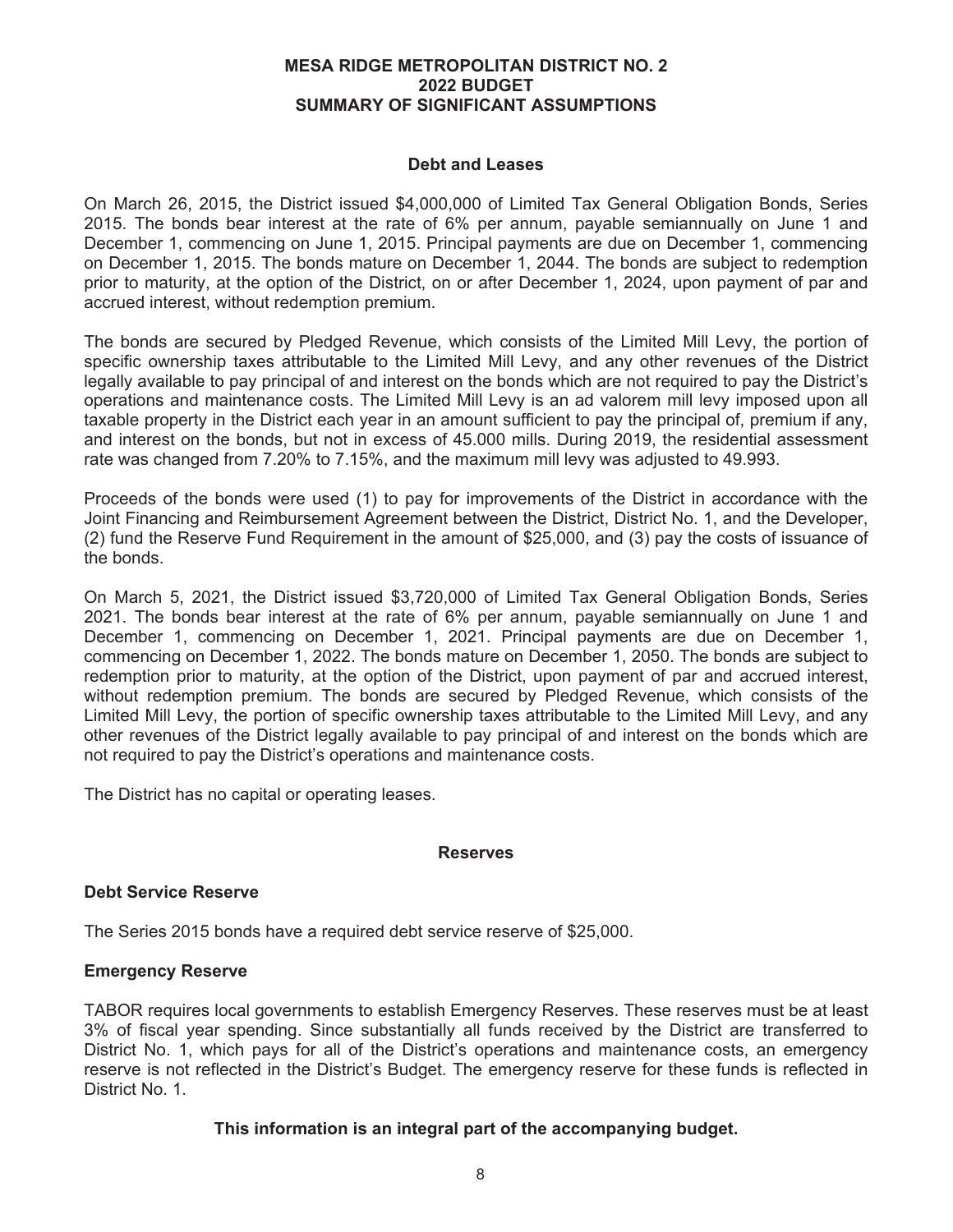# **MESA RIDGE METROPOLITAN DISTRICT NO. 2 SCHEDULE OF DEBT SERVICE REQUIREMENTS TO MATURITY**

# **\$4,000,000 Limited Tax General Obligation Bonds Dated March 26, 2015 Interest Rate of 6.0%**

#### **Interest Due June 1 and December 1 Principal Due December 1**

|                  |         |           | <b>Principal Due December 1</b> |           |              |  |  |
|------------------|---------|-----------|---------------------------------|-----------|--------------|--|--|
| <b>Principal</b> |         |           | <b>Interest</b>                 |           | <b>Total</b> |  |  |
|                  |         |           |                                 |           |              |  |  |
| \$               | 75,000  | \$        | 217,800                         | \$        | 292,800      |  |  |
|                  | 80,000  |           | 213,300                         |           | 293,300      |  |  |
|                  | 85,000  |           | 208,500                         |           | 293,500      |  |  |
|                  | 90,000  |           | 203,400                         |           | 293,400      |  |  |
|                  | 95,000  |           | 198,000                         |           | 293,000      |  |  |
|                  | 105,000 |           | 192,300                         |           | 297,300      |  |  |
|                  | 110,000 |           | 186,000                         |           | 296,000      |  |  |
|                  | 115,000 |           | 179,400                         |           | 294,400      |  |  |
|                  | 125,000 |           | 172,500                         |           | 297,500      |  |  |
|                  | 130,000 |           | 165,000                         |           | 295,000      |  |  |
|                  | 140,000 |           | 157,200                         |           | 297,200      |  |  |
|                  | 145,000 |           | 148,800                         |           | 293,800      |  |  |
|                  | 155,000 |           | 140,100                         |           | 295,100      |  |  |
|                  | 165,000 |           | 130,800                         |           | 295,800      |  |  |
|                  | 175,000 |           | 120,900                         |           | 295,900      |  |  |
|                  | 185,000 |           | 110,400                         |           | 295,400      |  |  |
|                  | 195,000 |           | 99,300                          |           | 294,300      |  |  |
|                  | 210,000 |           | 87,600                          |           | 297,600      |  |  |
|                  | 220,000 |           | 75,000                          |           | 295,000      |  |  |
|                  | 235,000 |           | 61,800                          |           | 296,800      |  |  |
|                  | 250,000 |           | 47,700                          |           | 297,700      |  |  |
|                  | 265,000 |           | 32,700                          |           | 297,700      |  |  |
|                  | 280,000 |           | 16,800                          |           | 296,800      |  |  |
|                  |         |           |                                 |           | 6,795,300    |  |  |
|                  | \$      | 3,630,000 | \$                              | 3,165,300 | \$           |  |  |

No assurance provided. See summary of significant assumptions.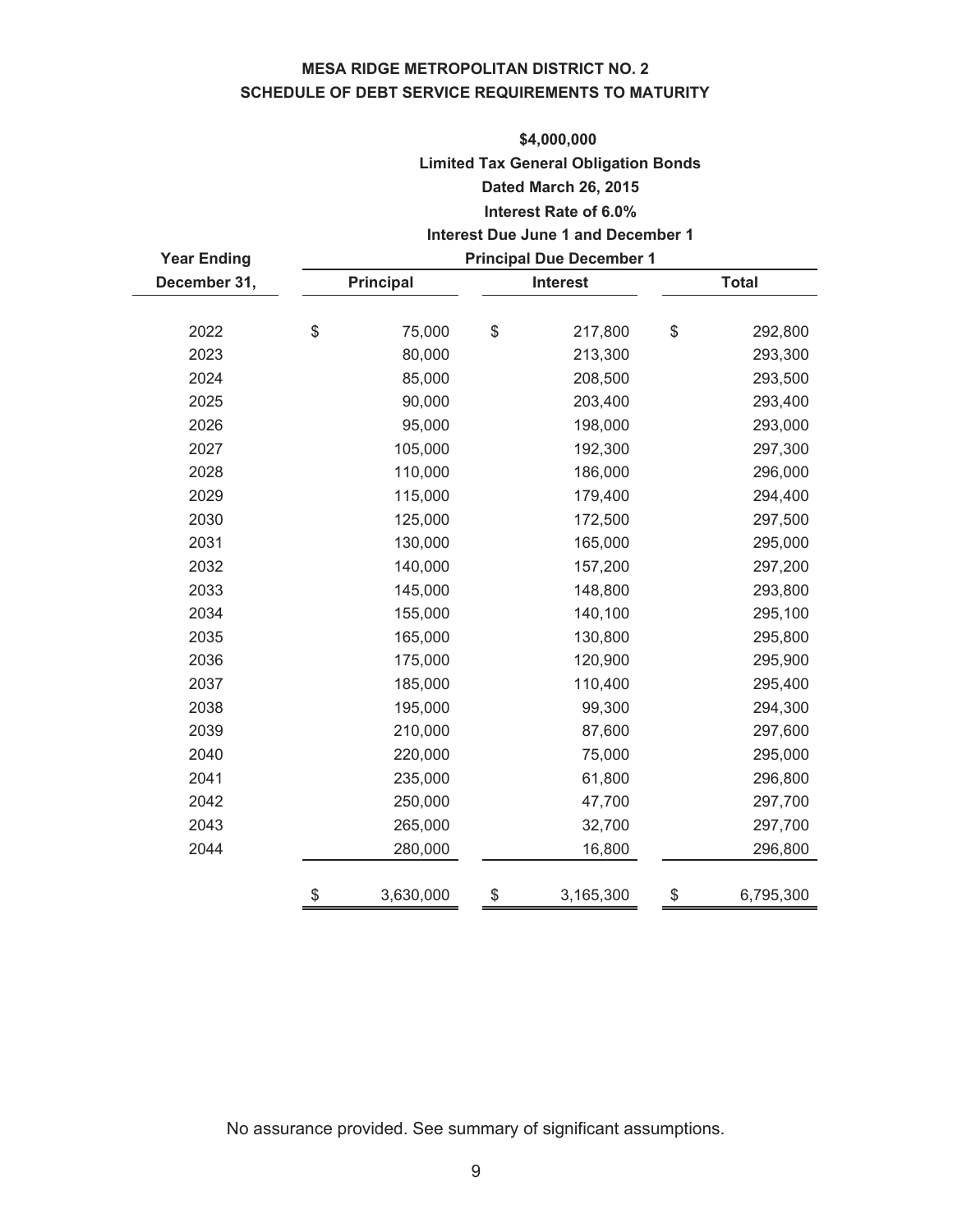# **MESA RIDGE METROPOLITAN DISTRICT NO. 2 SCHEDULE OF DEBT SERVICE REQUIREMENTS TO MATURITY**

# **Interest Due June 1 and December 1 \$3,720,000 Limited Tax General Obligation Bonds Dated March 5, 2021 Interest Rate of 6.0%**

| <b>Year Ending</b> | <b>Principal Due December 1</b> |                  |    |                 |    |              |
|--------------------|---------------------------------|------------------|----|-----------------|----|--------------|
| December 31,       |                                 | <b>Principal</b> |    | <b>Interest</b> |    | <b>Total</b> |
| 2022               | \$                              | 10,000           | \$ | 223,200         | \$ | 233,200      |
| 2023               |                                 | 10,000           |    | 222,600         |    | 232,600      |
| 2024               |                                 | 30,000           |    | 222,000         |    | 252,000      |
| 2025               |                                 | 30,000           |    | 220,200         |    | 250,200      |
| 2026               |                                 | 30,000           |    | 218,400         |    | 248,400      |
| 2027               |                                 | 30,000           |    | 216,600         |    | 246,600      |
| 2028               |                                 | 35,000           |    | 214,800         |    | 249,800      |
| 2029               |                                 | 35,000           |    | 212,700         |    | 247,700      |
| 2030               |                                 | 35,000           |    | 210,600         |    | 245,600      |
| 2031               |                                 | 40,000           |    | 208,500         |    | 248,500      |
| 2032               |                                 | 40,000           |    | 206,100         |    | 246,100      |
| 2033               |                                 | 45,000           |    | 203,700         |    | 248,700      |
| 2034               |                                 | 45,000           |    | 201,000         |    | 246,000      |
| 2035               |                                 | 50,000           |    | 198,300         |    | 248,300      |
| 2036               |                                 | 50,000           |    | 195,300         |    | 245,300      |
| 2037               |                                 | 55,000           |    | 192,300         |    | 247,300      |
| 2038               |                                 | 60,000           |    | 189,000         |    | 249,000      |
| 2039               |                                 | 60,000           |    | 185,400         |    | 245,400      |
| 2040               |                                 | 65,000           |    | 181,800         |    | 246,800      |
| 2041               |                                 | 70,000           |    | 177,900         |    | 247,900      |
| 2042               |                                 | 70,000           |    | 173,700         |    | 243,700      |
| 2043               |                                 | 75,000           |    | 169,500         |    | 244,500      |
| 2044               |                                 | 80,000           |    | 165,000         |    | 245,000      |
| 2045               |                                 | 385,000          |    | 160,200         |    | 545,200      |
| 2046               |                                 | 405,000          |    | 137,100         |    | 542,100      |
| 2047               |                                 | 430,000          |    | 112,800         |    | 542,800      |
| 2048               |                                 | 455,000          |    | 87,000          |    | 542,000      |
| 2049               |                                 | 485,000          |    | 59,700          |    | 544,700      |
| 2050               |                                 | 510,000          |    | 30,600          |    | 540,600      |
|                    | \$                              | 3,720,000        | \$ | 5,196,000       | \$ | 8,916,000    |

No assurance provided. See summary of significant assumptions.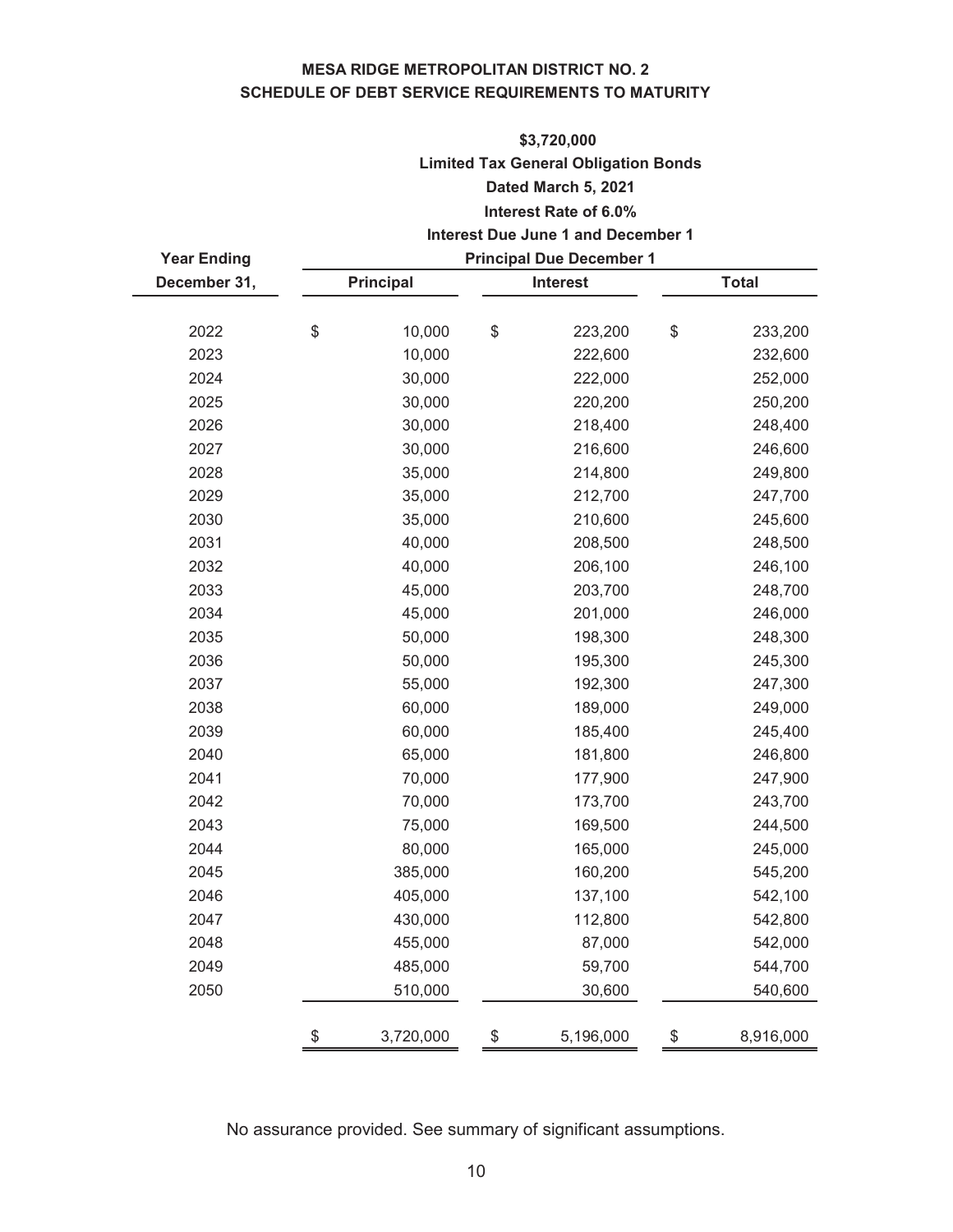| <b>CERTIFICATION OF TAX LEVIES for NON-SCHOOL Governments</b> |  |
|---------------------------------------------------------------|--|

|                                                                                                    | TO: County Commissioners <sup>1</sup> of EL PASO COUNTY                                                                                                                                                                                             |                                                  |                                                  |                                |                                                                                                                                                                                                          | , Colorado.                |
|----------------------------------------------------------------------------------------------------|-----------------------------------------------------------------------------------------------------------------------------------------------------------------------------------------------------------------------------------------------------|--------------------------------------------------|--------------------------------------------------|--------------------------------|----------------------------------------------------------------------------------------------------------------------------------------------------------------------------------------------------------|----------------------------|
|                                                                                                    | On behalf of the MESA RIDGE METROPOLITAN DISTRICT NO. 2                                                                                                                                                                                             |                                                  |                                                  |                                |                                                                                                                                                                                                          |                            |
|                                                                                                    |                                                                                                                                                                                                                                                     | $\left(\text{taxing entity}\right)^{\mathbf{A}}$ |                                                  |                                |                                                                                                                                                                                                          |                            |
|                                                                                                    | the BOARD OF DIRECTORS                                                                                                                                                                                                                              |                                                  |                                                  |                                |                                                                                                                                                                                                          |                            |
|                                                                                                    | of the MESA RIDGE METROPOLITAN DISTRICT NO. 2                                                                                                                                                                                                       |                                                  | (governing body) $\overline{B}$                  |                                |                                                                                                                                                                                                          |                            |
|                                                                                                    |                                                                                                                                                                                                                                                     |                                                  | $\left($ local government $\right)^{\mathbf{C}}$ |                                |                                                                                                                                                                                                          |                            |
| assessed valuation of:                                                                             | <b>Hereby</b> officially certifies the following mills<br>to be levied against the taxing entity's GROSS \$9,751,380                                                                                                                                |                                                  |                                                  |                                | (GROSS <sup>D</sup> assessed valuation, Line 2 of the Certification of Valuation Form DLG $57^E$ )                                                                                                       |                            |
| (AV) different than the GROSS AV due to a Tax<br>multiplied against the NET assessed valuation of: | Note: If the assessor certified a NET assessed valuation<br>Increment Financing (TIF) Area <sup>F</sup> the tax levies must be<br>calculated using the NET AV. The taxing entity's total<br>property tax revenue will be derived from the mill levy | \$9,751,380                                      |                                                  |                                | (NET $^{\text{G}}$ assessed valuation, Line 4 of the Certification of Valuation Form DLG 57)<br>USE VALUE FROM FINAL CERTIFICATION OF VALUATION PROVIDED<br><b>BY ASSESSOR NO LATER THAN DECEMBER 10</b> |                            |
| Submitted:<br>(no later than Dec. 15)                                                              | 12/07/21<br>(mm/dd/yyyy)                                                                                                                                                                                                                            |                                                  | for budget/fiscal year                           |                                | 2022                                                                                                                                                                                                     |                            |
|                                                                                                    |                                                                                                                                                                                                                                                     |                                                  |                                                  |                                | (yyyy)                                                                                                                                                                                                   |                            |
|                                                                                                    | <b>PURPOSE</b> (see end notes for definitions and examples)                                                                                                                                                                                         |                                                  | LEVY <sup>2</sup>                                |                                |                                                                                                                                                                                                          | <b>REVENUE<sup>2</sup></b> |
| General Operating Expenses <sup>H</sup>                                                            |                                                                                                                                                                                                                                                     |                                                  | 5.566                                            | mills                          | \$54,276                                                                                                                                                                                                 |                            |
| 2.                                                                                                 | <minus> Temporary General Property Tax Credit/<br/>Temporary Mill Levy Rate Reduction<sup>I</sup></minus>                                                                                                                                           | <                                                |                                                  | $>$ mills                      | $\frac{1}{2}$                                                                                                                                                                                            | >                          |
|                                                                                                    | <b>SUBTOTAL FOR GENERAL OPERATING:</b>                                                                                                                                                                                                              |                                                  | 5.566                                            | mills                          | \$54,276                                                                                                                                                                                                 |                            |
| 3.                                                                                                 | General Obligation Bonds and Interest <sup>J</sup>                                                                                                                                                                                                  |                                                  | 50.097                                           | mills                          | \$488,515                                                                                                                                                                                                |                            |
| Contractual Obligations $K$                                                                        |                                                                                                                                                                                                                                                     |                                                  | 9.850                                            | mills                          | \$96,051                                                                                                                                                                                                 |                            |
| 5. Capital Expenditures <sup>L</sup>                                                               |                                                                                                                                                                                                                                                     |                                                  |                                                  | mills                          | \$                                                                                                                                                                                                       |                            |
| Refunds/Abatements <sup>M</sup><br>6.                                                              |                                                                                                                                                                                                                                                     |                                                  |                                                  | mills                          | \$                                                                                                                                                                                                       |                            |
| Other <sup>N</sup> (specify):<br>7.                                                                |                                                                                                                                                                                                                                                     |                                                  |                                                  | mills                          |                                                                                                                                                                                                          |                            |
|                                                                                                    |                                                                                                                                                                                                                                                     |                                                  |                                                  | mills                          | \$                                                                                                                                                                                                       |                            |
|                                                                                                    | <b>TOTAL:</b> [Sum of General Operating ]                                                                                                                                                                                                           |                                                  | 65.513                                           | mills                          | \$638,842                                                                                                                                                                                                |                            |
| Contact person:                                                                                    | Carrie Bartow                                                                                                                                                                                                                                       |                                                  | Daytime<br>phone:                                | $(719)$ 635-0330               |                                                                                                                                                                                                          |                            |
| (print)                                                                                            |                                                                                                                                                                                                                                                     |                                                  |                                                  |                                |                                                                                                                                                                                                          |                            |
| Signed:                                                                                            | Canii Sarton                                                                                                                                                                                                                                        |                                                  | Title:                                           | <b>Accountant for District</b> |                                                                                                                                                                                                          |                            |

**1** If the *taxing entity's* boundaries include more than one county, you must certify the levies to each county. Use a separate form for each county and certify the same levies uniformly to each county per Article X, Section 3 of the Colorado Constitution. **2** Levies must be rounded to three decimal places and revenue must be calculated from the total *NET assessed valuation* (Line 4 of Form DLG57 on the County Assessor's **FINAL** certification of valuation).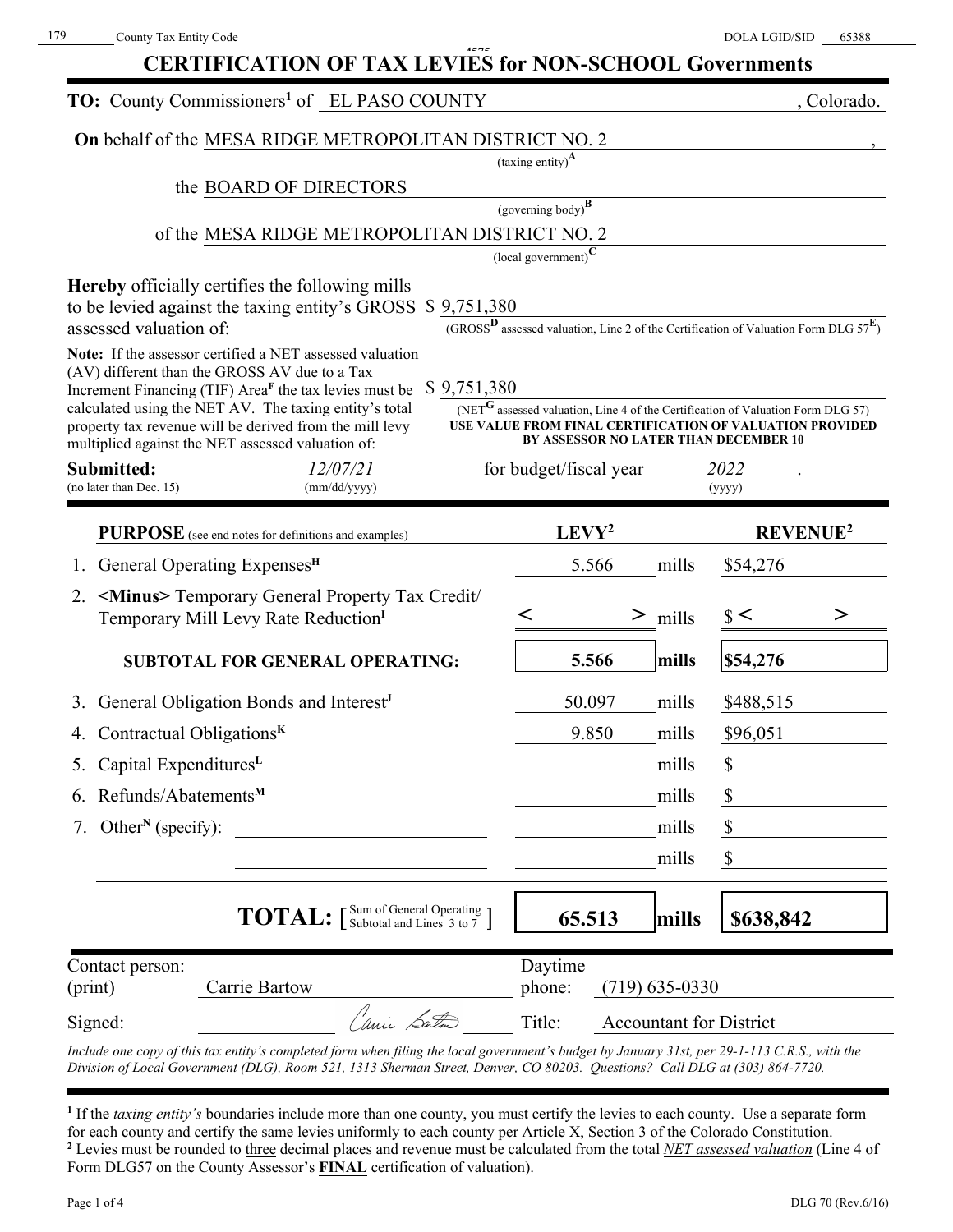# **CERTIFICATION OF TAX LEVIES, continued**

**THIS SECTION APPLIES TO TITLE 32, ARTICLE 1 SPECIAL DISTRICTS THAT LEVY TAXES FOR PAYMENT OF GENERAL OBLIGATION DEBT (32-1-1603 C.R.S.).** Taxing entities that are Special Districts or Subdistricts of Special Districts must certify separate mill levies and revenues to the Board of County Commissioners, one each for the funding requirements of each debt (32-1-1603, C.R.S.) Use additional pages as necessary. The Special District's or Subdistrict's total levies for general obligation bonds and total levies for contractual obligations should be recorded on Page 1, Lines 3 and 4 respectively.

# **CERTIFY A SEPARATE MILL LEVY FOR EACH BOND OR CONTRACT:**

# **BONDSJ :**

| 1. | Purpose of Issue:     | Capital Improvements                               |
|----|-----------------------|----------------------------------------------------|
|    | Series:               | Limited Tax General Obligation Bonds – Series 2015 |
|    | Date of Issue:        | March 3, 2015                                      |
|    | Coupon Rate:          | $6.00\%$                                           |
|    | <b>Maturity Date:</b> | December 1, 2044                                   |
|    | Levy:                 | 28.328                                             |
|    | Revenue:              | \$276,237                                          |
|    |                       |                                                    |
| 2. | Purpose of Issue:     | Capital Improvements                               |
|    | Series:               | Limited Tax General Obligation Bonds - Series 2021 |
|    | Date of Issue:        | March 5, 2021                                      |
|    | Coupon Rate:          | $6.00\%$                                           |
|    | <b>Maturity Date:</b> | December 1, 2050                                   |
|    | Levy:                 | 21.769                                             |
|    | Revenue:              | \$212,278                                          |

## **CONTRACTSK:**

| 3. | Purpose of Contract:  | Fund Operation and Maintenance Expense for Regional Park      |
|----|-----------------------|---------------------------------------------------------------|
|    | Title:                | Cross Creek Metropolitan District Intergovernmental Agreement |
|    | Date:                 | January 2011                                                  |
|    | Principal Amount:     | N/A                                                           |
|    | <b>Maturity Date:</b> | N/A                                                           |
|    | Levy:                 | 9.850                                                         |
|    | Revenue:              | \$96,051                                                      |

| 4. | Purpose of Contract: |  |
|----|----------------------|--|
|    | Title:               |  |
|    | Date:                |  |
|    | Principal Amount:    |  |
|    | Maturity Date:       |  |
|    | Levy:                |  |
|    | Revenue:             |  |

Use multiple copies of this page as necessary to separately report all bond and contractual obligations per 32-1-1603, C.R.S.